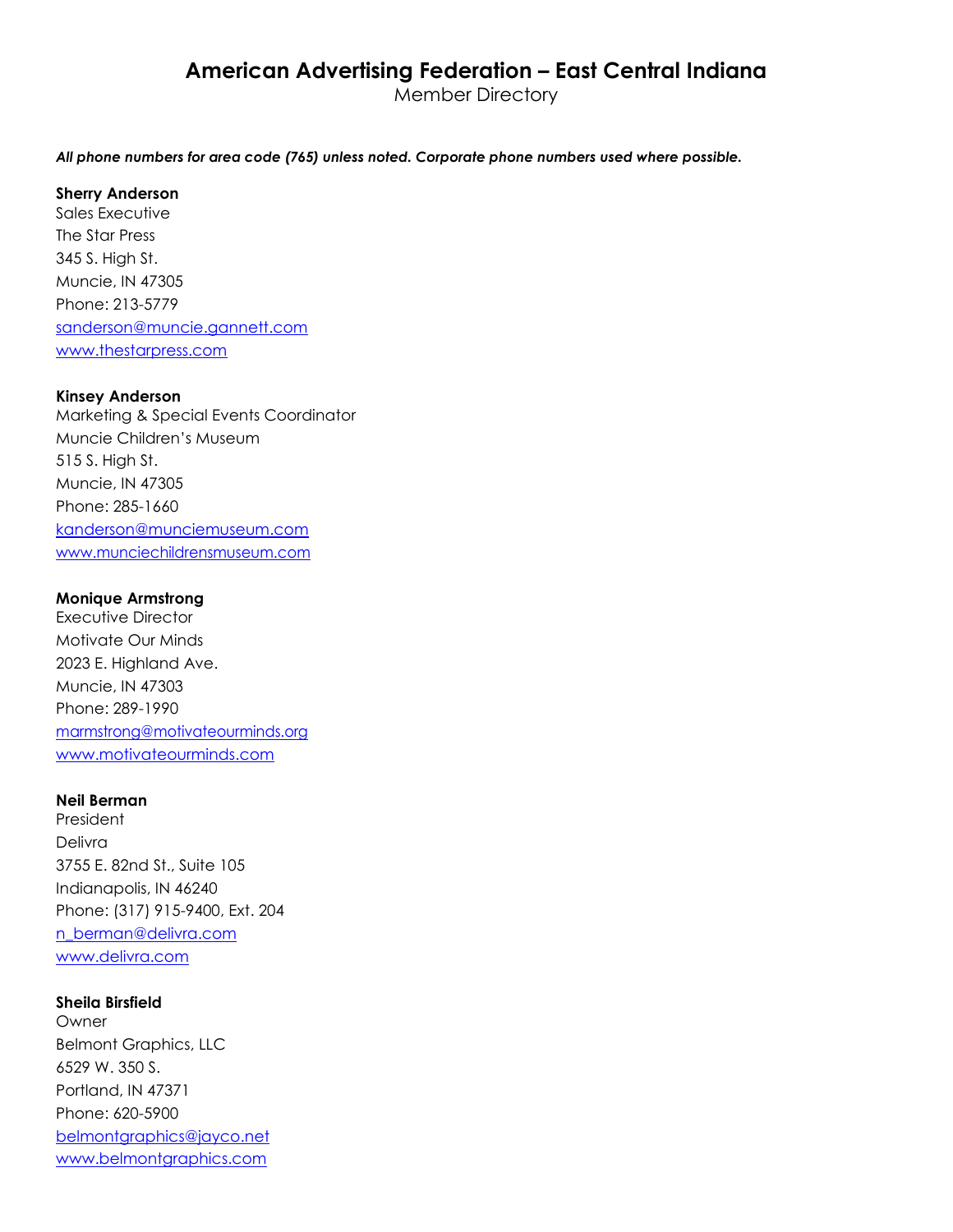### Jeff Birsfield

Owner Belmont Graphics, LLC 6529 W. 350 S. Portland, IN 47371 Phone: 620-5900 belmontgraphics@jayco.net www.belmontgraphics.com

## Kristen Bitzegaio

Marketing Director Prep4Business Solutions 3620 N. Everbrook Ln., Suite B Muncie, IN 47304 Phone: 741-5863 ext. 2103 kbitzegaio@prep4.us www.ecoinc.org

## Donna Bolinger

State Director Specialized Alternatives for Families & Youth, Inc. 3730 Allen Ave. Fort Wayne, IN 46805 Phone: (419) 230-3682 bolingerd@safy.org www.safy.org

### Carol Bradshaw

Marketing Director WGE Federal Credit Union 3700 W. Bethel Ave. Muncie, IN 47304 Phone: 281-6012 cbradshaw@wgefcu.org www.wge.org

## Ron Brown

Account Executive Harmony Marketing Group 310 N. Walnut St. Muncie, IN 47305 Phone: 289-0477 ron@brown.us www.hmktgroup.com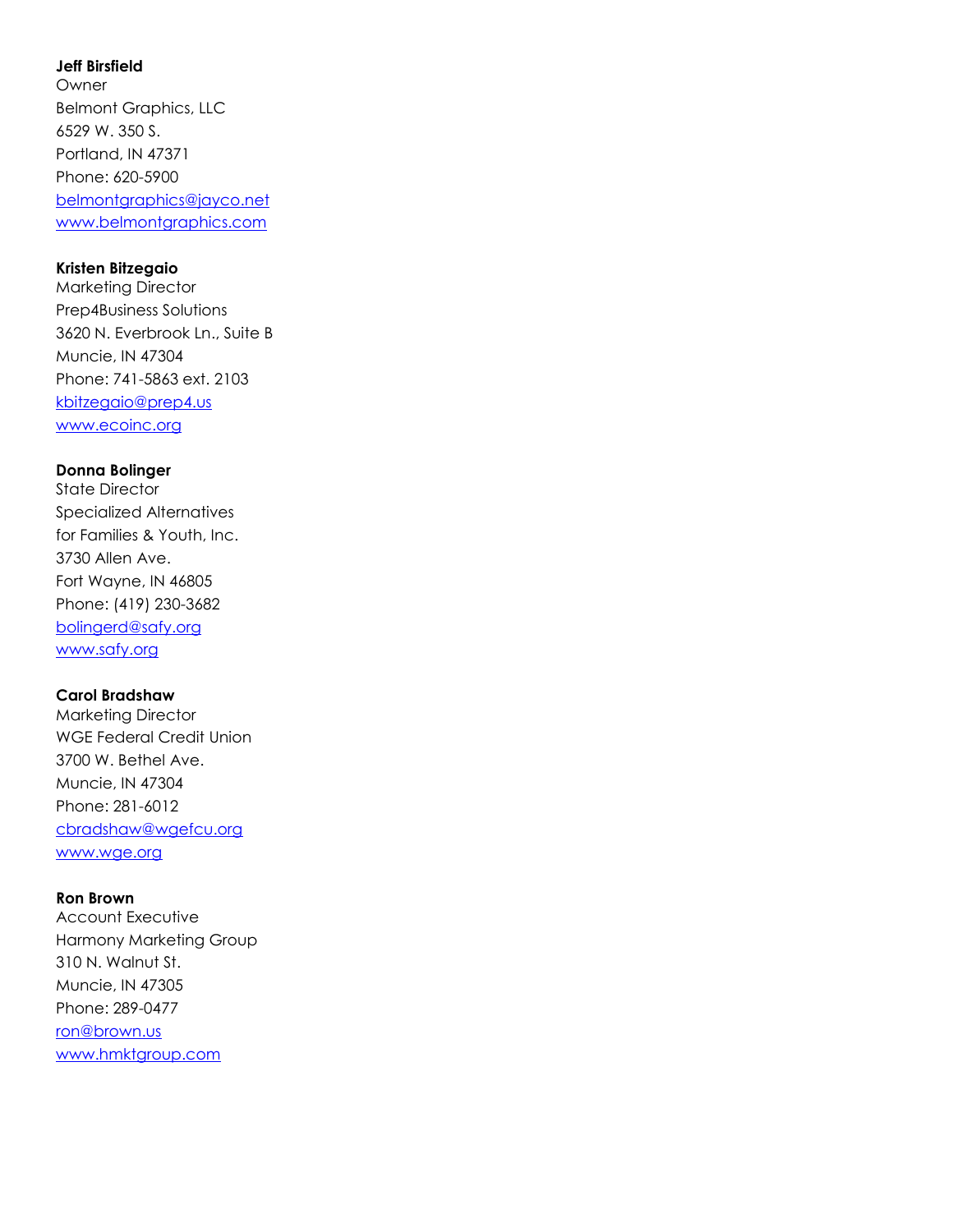#### Sherry Brown

Marketing Consultant Peak Outdoor Advertising P.O. Box 99 Chesterfield, IN 46017 Phone: 610-9452 peakoutdoor@aol.com

#### Brenda Brumfield

Director of Community & Government Relations Muncie-Delaware County Chamber of Commerce P.O. Box 842 Muncie, IN 47308 Phone: 751-9128 bbrumfield@muncie.com www.muncie.com

## Nance Buchert

Director of Events & Technical Sales Muncie-Delaware County Chamber of Commerce P.O. Box 842 Muncie, IN 47308 Phone: 751-9114 nbuchert@muncie.com www.muncie.com

### Kellie Campbell

Graphic Designer Ball Memorial Hospital, Inc. 2401 W. University Ave. Muncie, IN 47303 Phone: 747-3043 kcampbell@chsmail.org www.accessbmh.org

### Sonya Chapin

Advertising Director Ball State Daily News AJ Building, Room 276 Muncie, IN 47306 Phone: 285-8256 srchapin@bsu.edu www.bsudailynews.com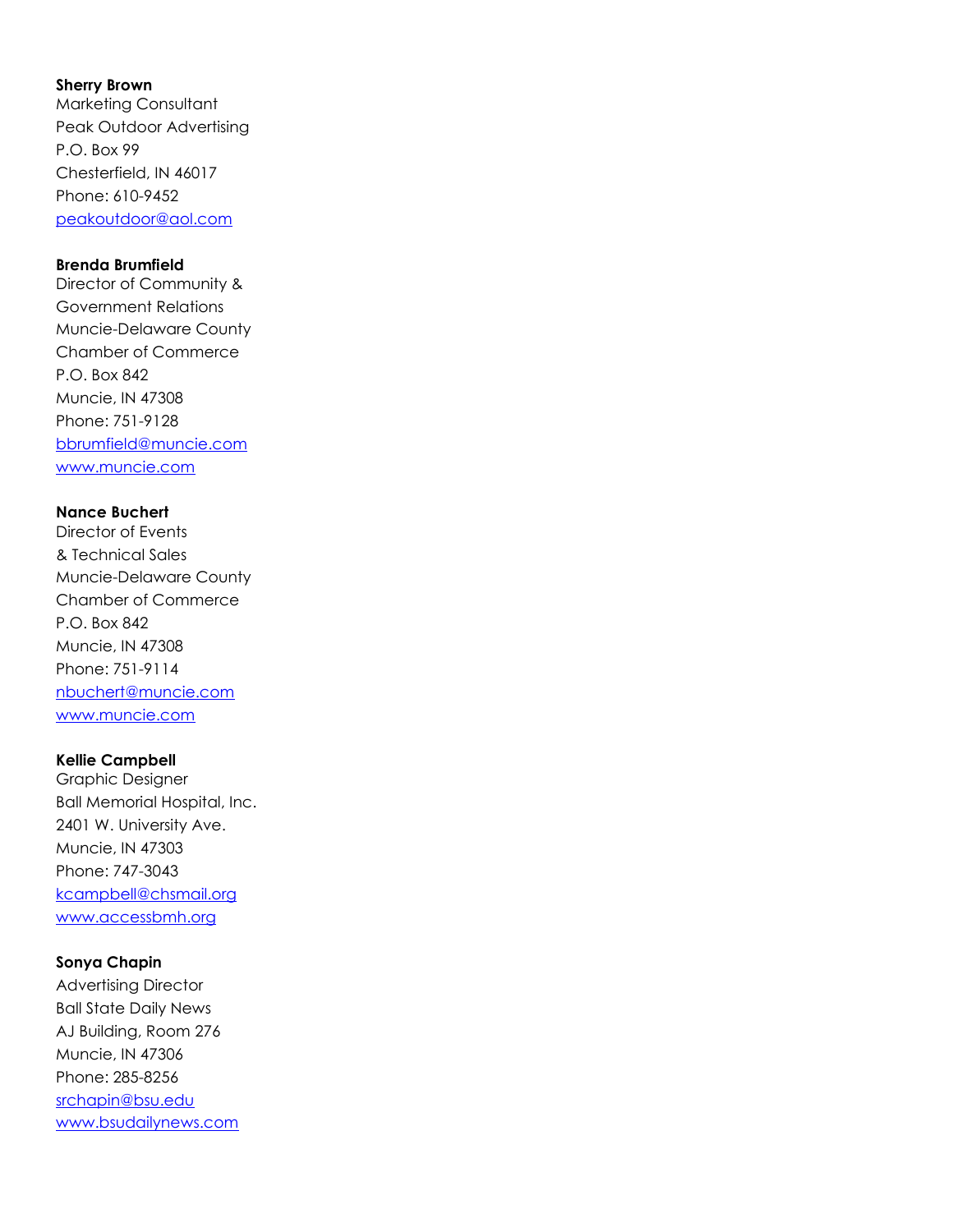### Karen Chappelle

Project Coordinator Ball Memorial Hospital, Inc. 2401 W. University Ave. Muncie, IN 47303 Phone: 747-8487 kchappelle@chsmail.org www.accessbmh.org

## Gary Chenault

President/CEO United Way of Delaware County P.O. Box 968 Muncie, IN 47308 Phone: 288-5586, Ext. 221 gchenault@uwdcin.org www.uwdcin.org

## Joy Colman

Ad Design Supervisor Ball State Daily News AJ Building, Room 276 Muncie, IN 47306 Phone: 285-1200 jbcoleman@bsu.edu www.bsudailynews.com

## Anne Condran

Executive Director American Advertising Federation East Central Indiana P. O. Box 1641 Muncie, IN 47308 Phone: 289-3676 acondran@comcast.net www.aafeci.org

## Preston Corey

Local Sales Manager (WERK-MAX-WHBU) Backyard Broadcasting 800 E. 29th St. Muncie, IN 47302 Phone: 288-4403 Preston.corey@bybradio.com www.werkradio.com & www.maxrocks.net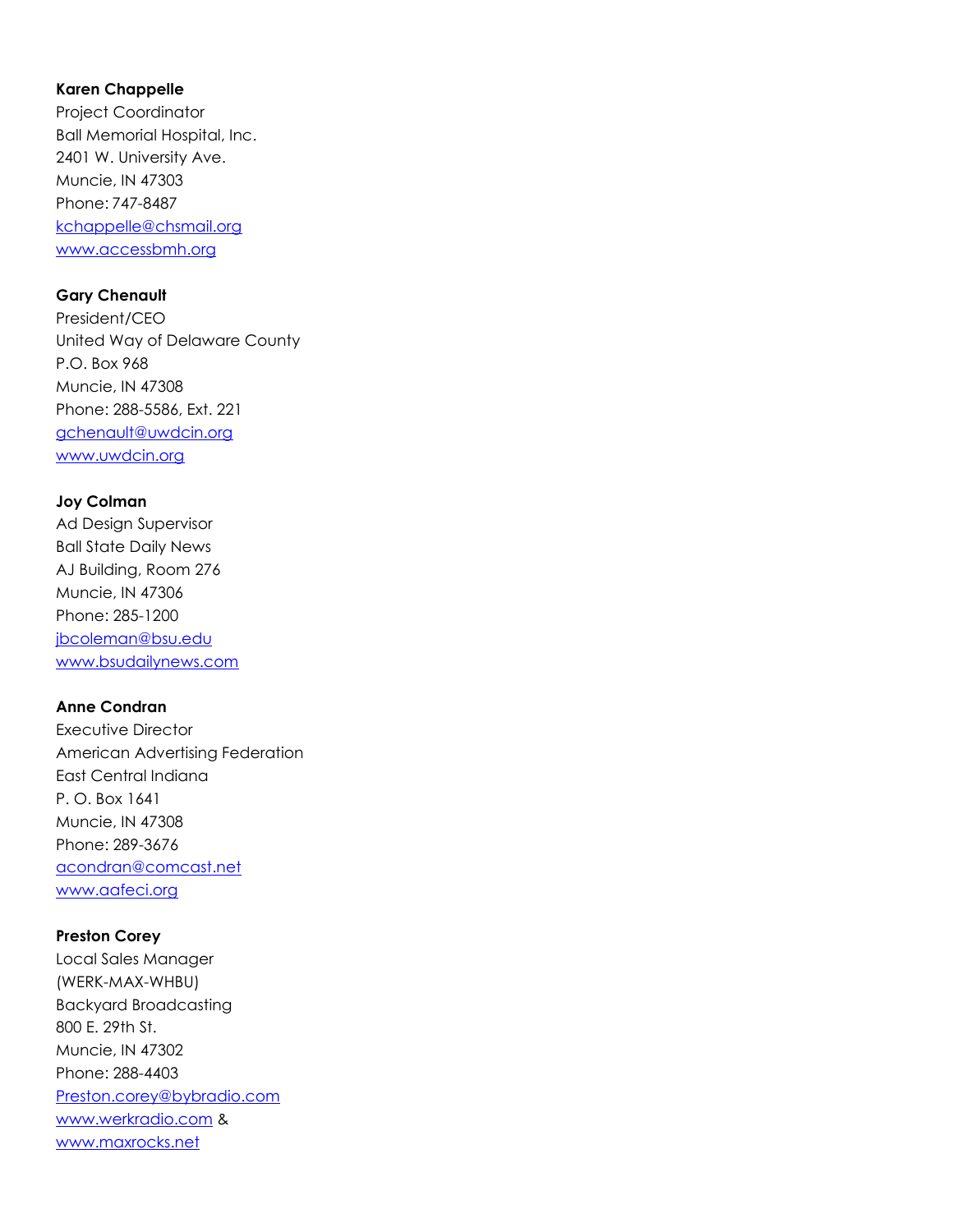## Katie Cortner

Event Planning Coffee Junkiez 764 S. Tillotson Ave. Muncie, IN 47303 Phone: 284-5040 kgcortner@bsu.edu

## Matt Cox

Communications Coordinator Ball Memorial Hospital, Inc. 2401 W. University Ave. Muncie, IN 47303 Phone: 747-3058 mcox@chsmail.org www.accessbmh.org

## Jeff Curts

Marketing Manager First Merchants Corporation 200 E. Jackson St. Muncie, IN 47305 Phone: 213-3448 jcurts@firstmerchants.com www.firstmerchants.com

## James Dalton

Marketing Director INK Solution of Muncie 202 S. Walnut St. Muncie, IN 47305 Phone: 286-0706 inksolution@sbcglobal.net www.inksolutionofmuncie.com

### Dawn Darga

Owner Designs Group, LLC 102 E. 4th St. Marion, IN 46952 Phone: 668-1100 designs@designs-group.com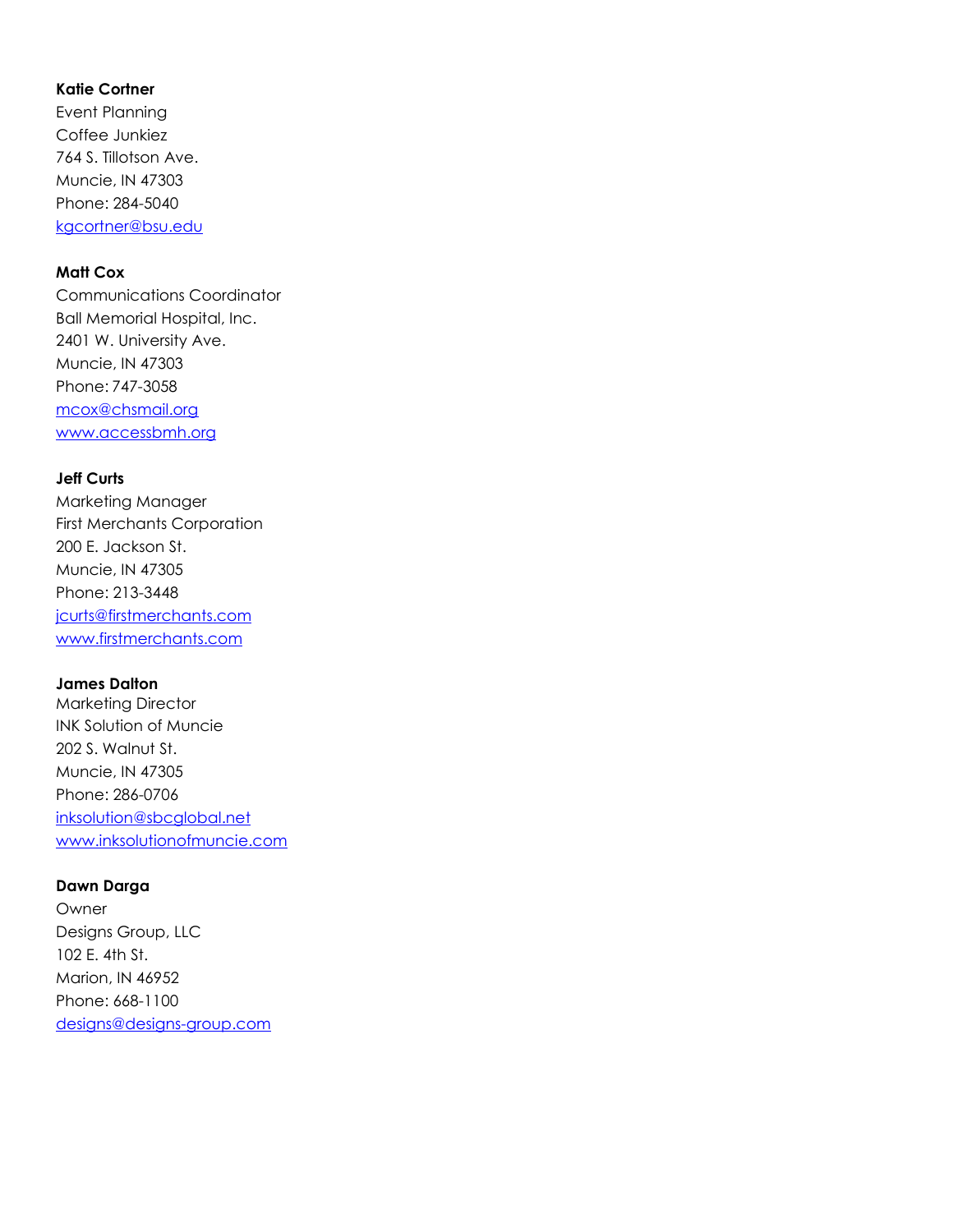### Eron Davis

Sales & Marketing Assistant First Merchants Bank Muncie, IN 47305 Phone: 254-3359 edavis@firstmerchants.com www.firstmerchants.com

### Liese Davis

Associate Agent Nationwide Thompson Insurance 3319 N. Everbrook Ln. Muncie, IN 47304 Phone: 284-7283 davisa44@nationwide.com

## Gary Demaree

Financial Consultant Raymond James & Associates, Inc. 400 S. Walnut St., Suite 100 Muncie, IN 47305 Phone: 288-0362 gary.demaree@raymondjames.com www.raymondjames.com/

## Mark Di Fabio

Advertising Sales Executive The Star Press 345 S. High St. Muncie, IN 47305 Phone: 213-5760 mdifabio@muncie.gannett.com www.thestarpress.com

## John Dillman

Owner Dillman Furniture 4701 N. Wheeling Ave. Muncie, IN 47304 Phone: 254-1893 jdillmaninc@comcast.net www.dillmanfurniture.net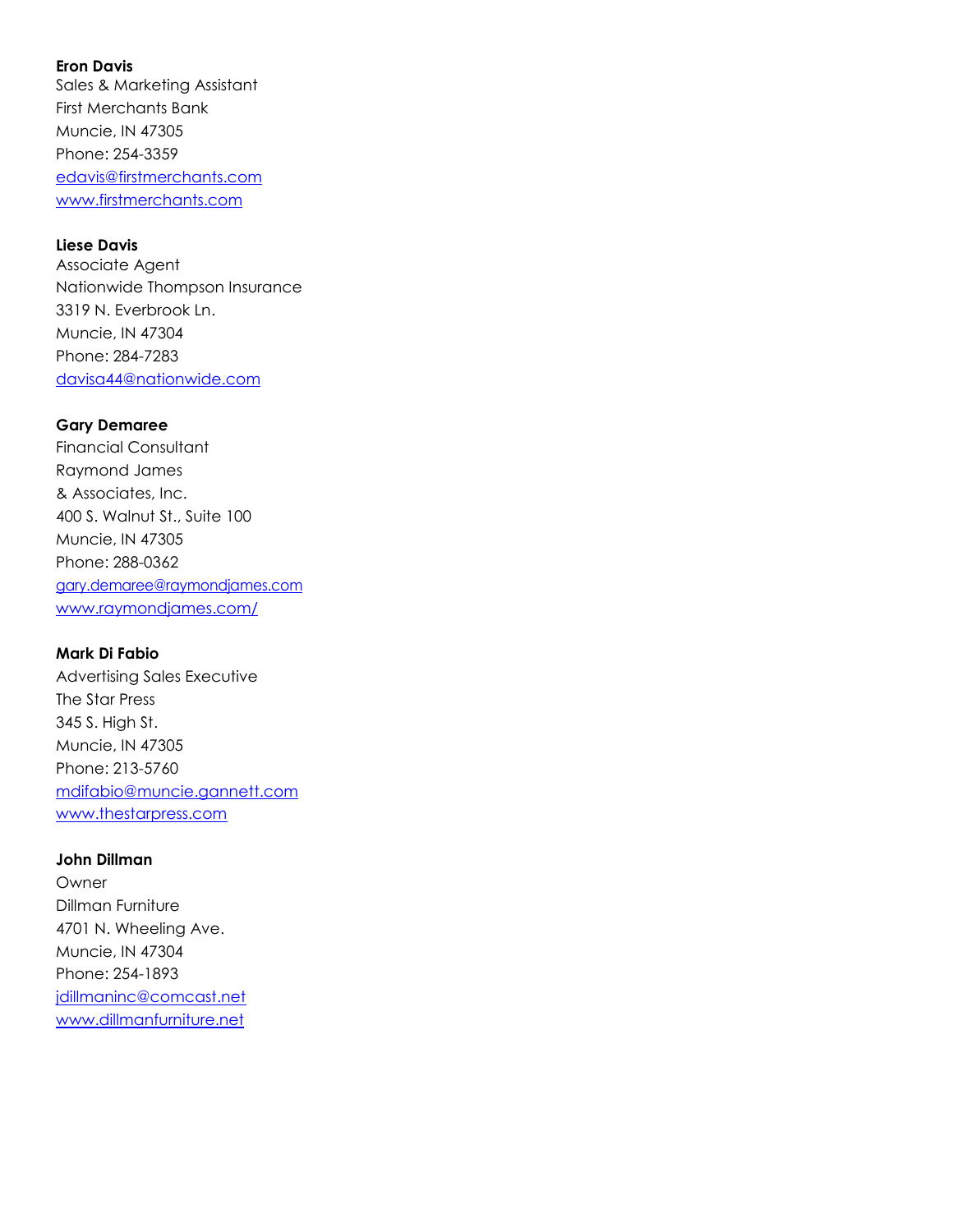### Amy Dillon

General Sales Manager Backyard Broadcasting 800 E. 29th St. Muncie, IN 47302 Phone: 288-4403 amy.dillon@bybradio.com www.wlbc.com

### John Disher

Media Content Administrator Ball Memorial Hospital, Inc. 2401 W. University Ave. Muncie, IN 47303 Phone: 747-3915 jdisher@chsmail.org www.accessbmh.org

## Tracy Dishman

Marketing Director Eastern Indiana Regional Workforce Board P.O. Box 1856 Muncie, IN 47308 Phone: 282-6400, Ext. 113 tdishman@work-one.org www.work-one.org

## Tammy Estep

Director of External Relations Ball State University Miller College of Business 2000 W. University Ave. Muncie, IN 47306 Phone: 285-8311 testep@bsu.edu www.bsu.edu

## Kyle Evens

Photographer Berwyn Studios, Kyle Evens Photography P.O. Box 135 Muncie, IN 47308 Phone: 749-1507 kevens2301@msn.com www.berwynstudios.com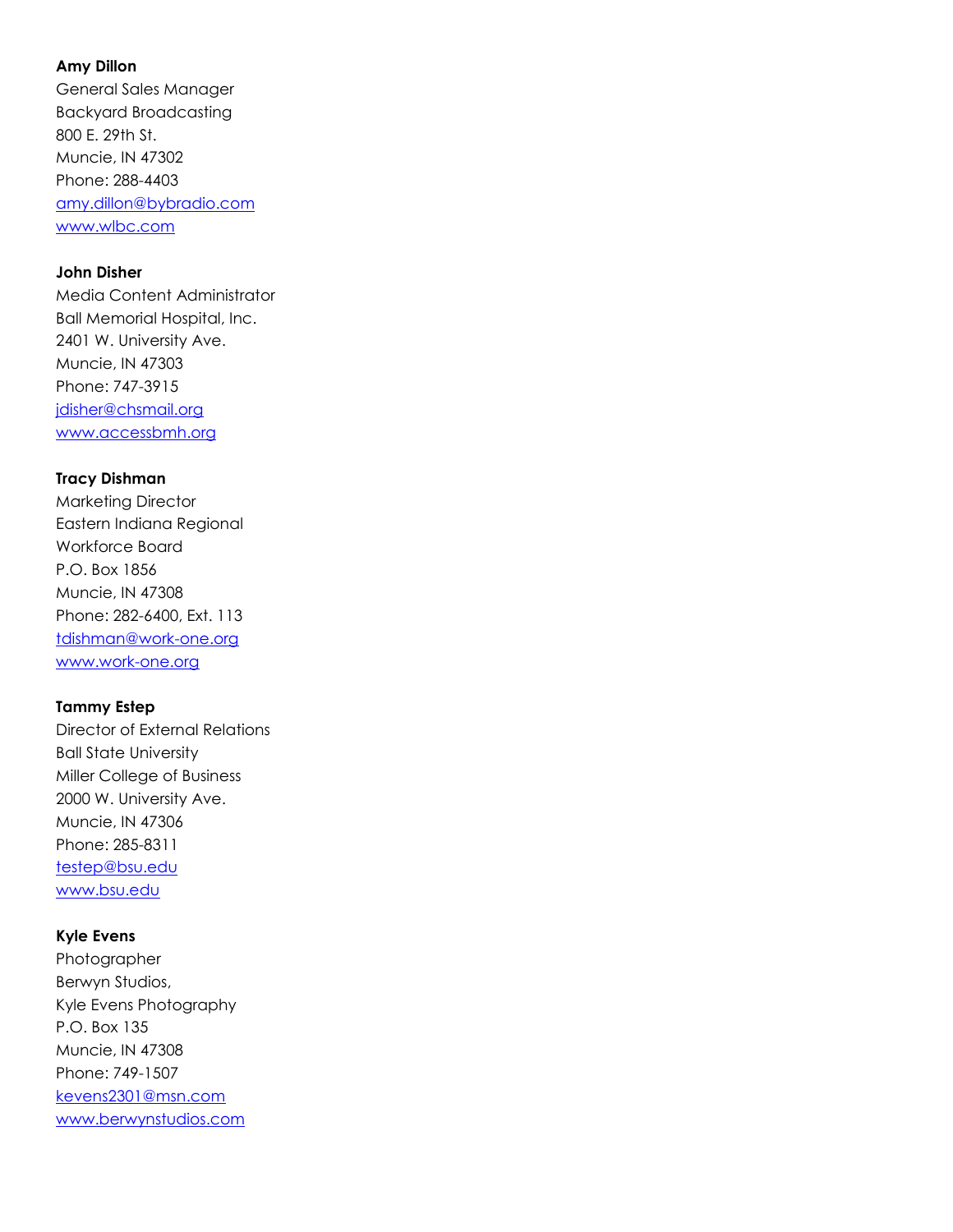## Karen Evens

Corporate Marketing Director First Merchants Corporation 200 E. Jackson St. Muncie, IN 47305 Phone: 747-1477 kevens@firstmerchants.com www.firstmerchants.com

## Tyler Ewing

Client Services Coordinator Midwest Occupational **HealthStrategies** 3813 S. Madison St. Muncie, IN 47302 Phone: 751-3364 tewing2@clarian.org www.mwohs.org

## Tom Farris

President T.L. Farris & Associates P.O. Box 2542 Muncie, IN 47307 Phone: 284-5313 thomaslfarris@comcast.net

## Susan Fisher

Director Public Relations Muncie Public Library 2005 S. High St. Muncie, IN 47302 Phone: 741-7336 sfisher@munpl.org www.munpl.org

## Cindy Foster

Public Relations Eaton EMTs, Inc. 103 W. Indiana Ave. Eaton, IN 47338 Phone: 396-9483 cmlsfoster@aol.com www.eatonemts.org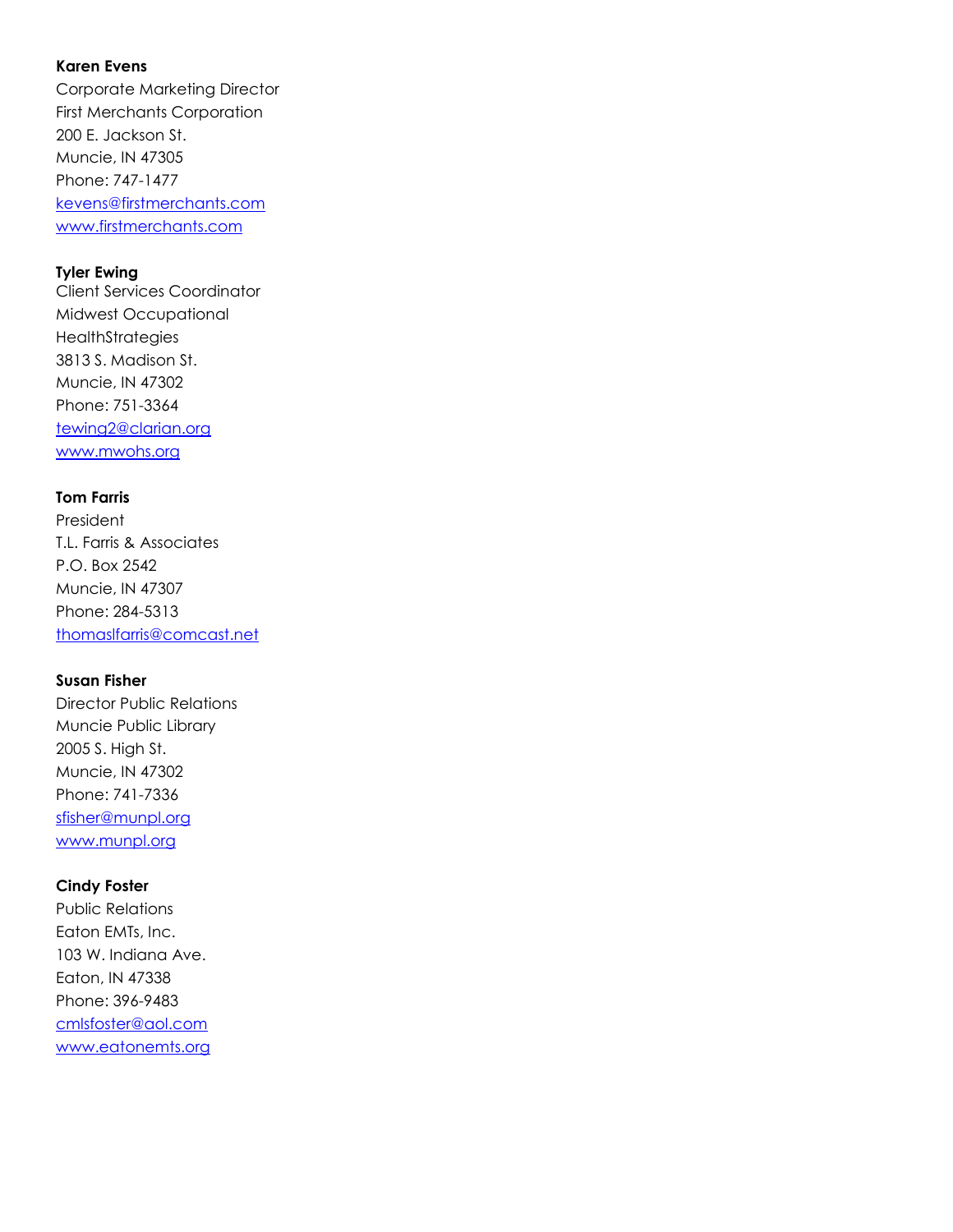### Jim Funkhouser

Senior Vice President Pengad/Indy, Inc. 1106 E. Seymour St. Muncie, IN 47302 Phone: 286-3000 jim@pengadindy.com www.pengadindy.com

## Jan Gaff

Ower Designs by Monet 3001 E. CR 450 S. Muncie, IN 47302 Phone: 730-0024 jjmgaf@netscape.net

## Arrick Garringer

Media Designer SpinWeb Internet Media, Inc. 8580 Cedar Place Dr., Suite 116 Indianapolis, IN 46240 Phone: (866) 774-6932, Ext. 1300 arrick@spinweb.net www.spinweb.net

### Mary Gaston

Assistant General Manager **MITS** 1300 E. Seymour St. Muncie, IN 47302 Phone: 282-2762, Ext. 202 mgaston@mitsbus.org www.mitsbus.org

### Neil Gifford

Manager, Public Relations & Marketing Ball Memorial Hospital, Inc. 2401 W. University Ave. Muncie, IN 47303 Phone: 751-2572 ngifford@chsmail.org www.accessbmh.org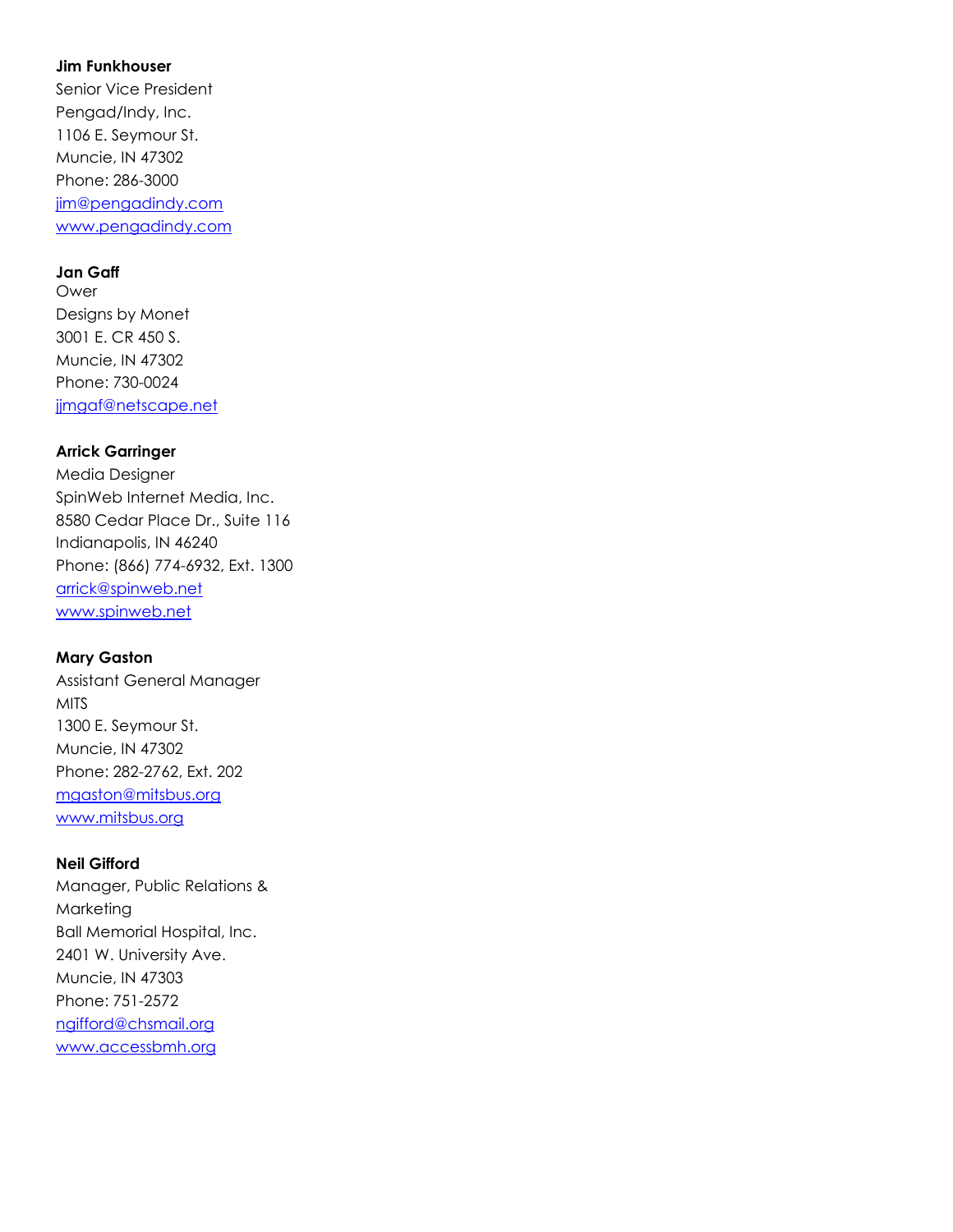### Bill Glaser

Commercial Sales Pengad/Indy, Inc. 1106 E. Seymour st. Muncie, IN 47302 Phone: 286-3000 bill@pengadindy.com www.pengadindy.com

## Shane Goad

Program Director WMDH P.O. Box 690 New Castle, IN 47362 Phone: 282-7539 shane.goad@citcomm.com www.wmdh.com

## Ron Groves

Marketing Consultant Ad Grafix 702 S. Nichols Ave., Suite 201 Muncie, IN 47303 Phone: 741-1421 regroves1@aol.com

## Kristi Gruwell

Community Relations Director Elmcroft Assisted Living and Memory Care 1601 N. Morrison Rd. Muncie, IN 47304 Phoen: 289-4260 kgruwell@seniorcare-corp.com www.elmcroftal.com

## Bob Gustafson

Associate Professor Ball State University Journalism A J Building, Room 300 Muncie, IN 47306 Phone: 285-8737 bgustafs@bsu.edu www.journalism.bsu.edu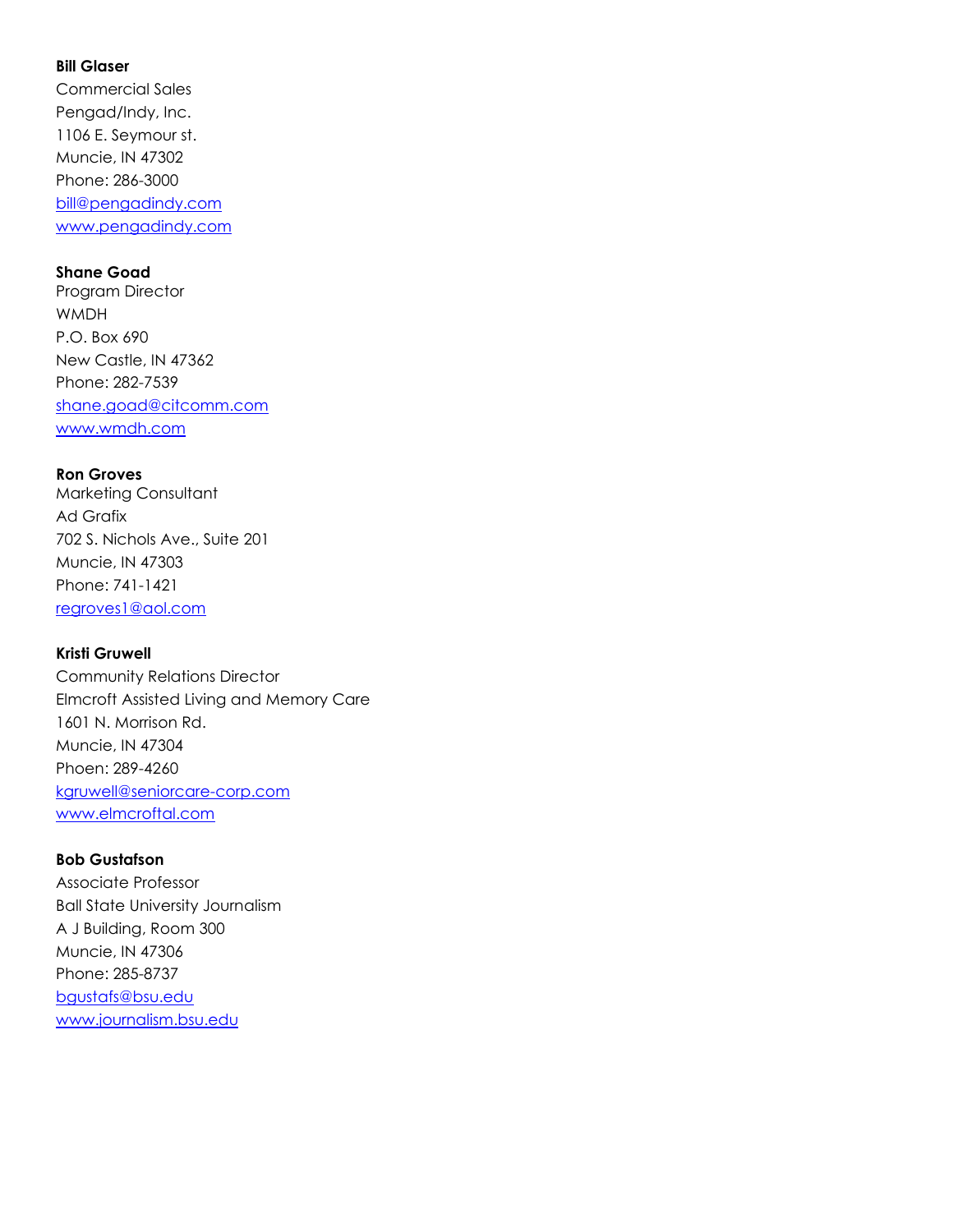## Camille Haines

Sales and Platform Coordinator MutualBank 310 E. Charles St. Muncie, IN 47305 Phone: 747-2844 chaines@mfsbank.com www.mfsbank.com

### Michael Hanley

Instructor Ball State University Journalism A J Building, Room 300 Muncie, IN 47306 Phone: 285-8213 mhanley@bsu.edu www.journalism.bsu.edu

## Judi Harris

Marketing Director Westminster Village Muncie, IN 5801 W. Bethel Ave. Muncie, IN 47304 Phone: 288-2155 jmharris@wvmuncie.com www.wvmuncie.com

### Andrea Hartsock

Community Benefits Coordinator Ball Memorial Hospital, Inc. 2401 W. University Muncie, IN 47303 Phone: 747-8483 ahartsock@chsmail.org www.accessbmh.org

### Will Henderson

Director of Public Relations & Marketing Ball Memorial Hospital, Inc. 2401 W. University Ave. Muncie, IN 47303 Phone: 747-3012 whenderson@chsmail.org www.accessbmh.org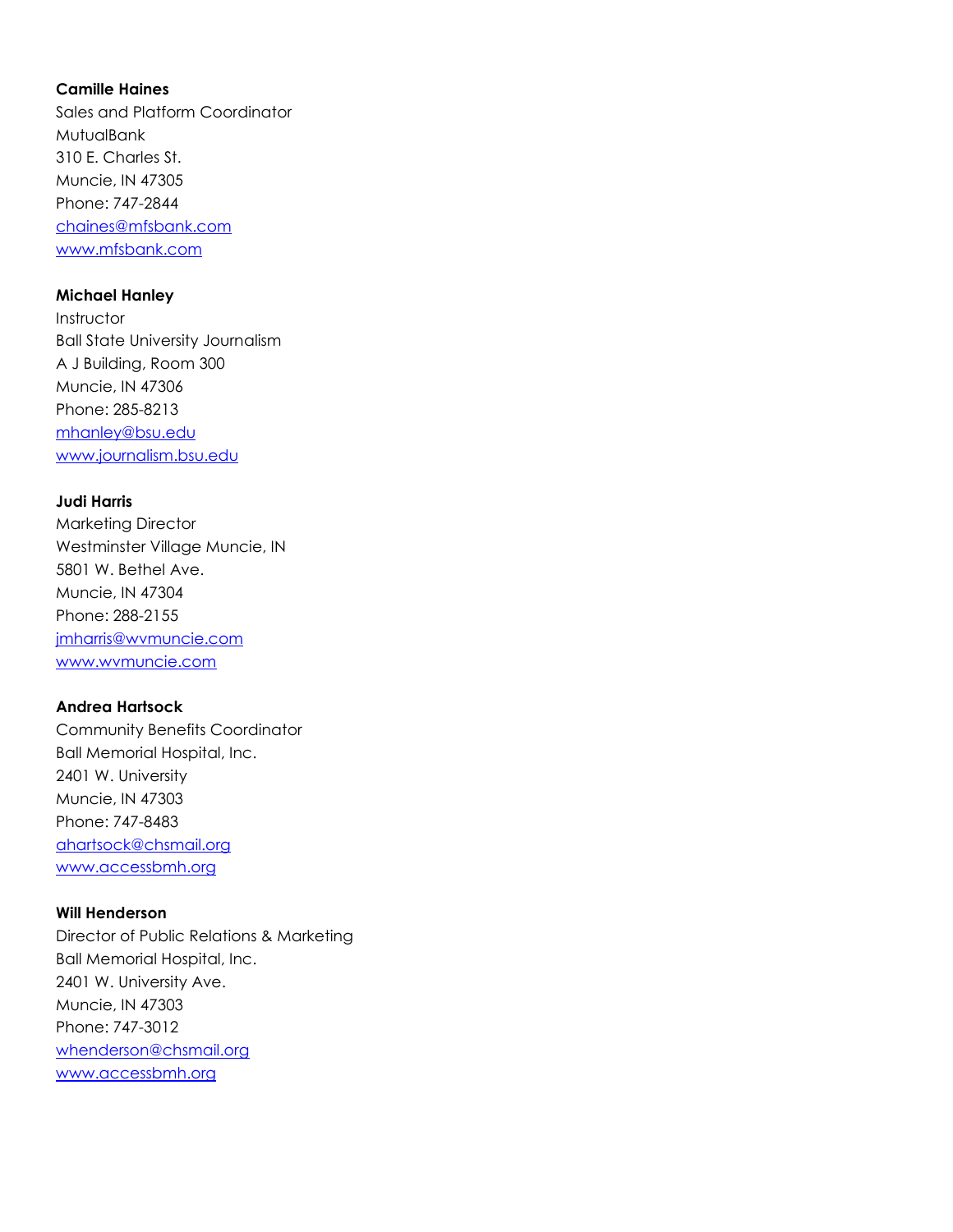## Lisa Herd

Promotional Consultant Ideas Plus Promotional Products 7301 E. Smithfield Pike Muncie, IN 47302 Phone: 748-3675 lisaherd@getideas.biz www.getideas.biz

## Amanda Hicks

Marketing Manager Minnetrista Cultural Center 1200 N. Minnetrista Parkway Muncie, IN 47303 Phone: 213-3540, Ext. 134 ahicks@minnetrista.net www.minnetrista.net

## Kathy Hines

Chief Financial Officer Eaton EMTs, Inc. 103 W. Indiana Ave. Eaton, IN 47338 Phone: 396-9483 emtgal98@aol.com www.eatonemts.org

## Megan Hoover

Marketing Representative Hillcroft Services, Inc. 114. E. Streeter Muncie, IN 47303 Phone: 284-4166, Ext. 214 mhoover@hillcroft.org www.hillcroft.org

## Matt Howell

Media Consultant SpinWeb Internet Media, Inc. 8580 Cedar Place Dr., Suite 116 Indianapolis, IN 46240 Phone: (866) 774-6932, Ext. 1300 matt@spinweb.net www.spinweb.com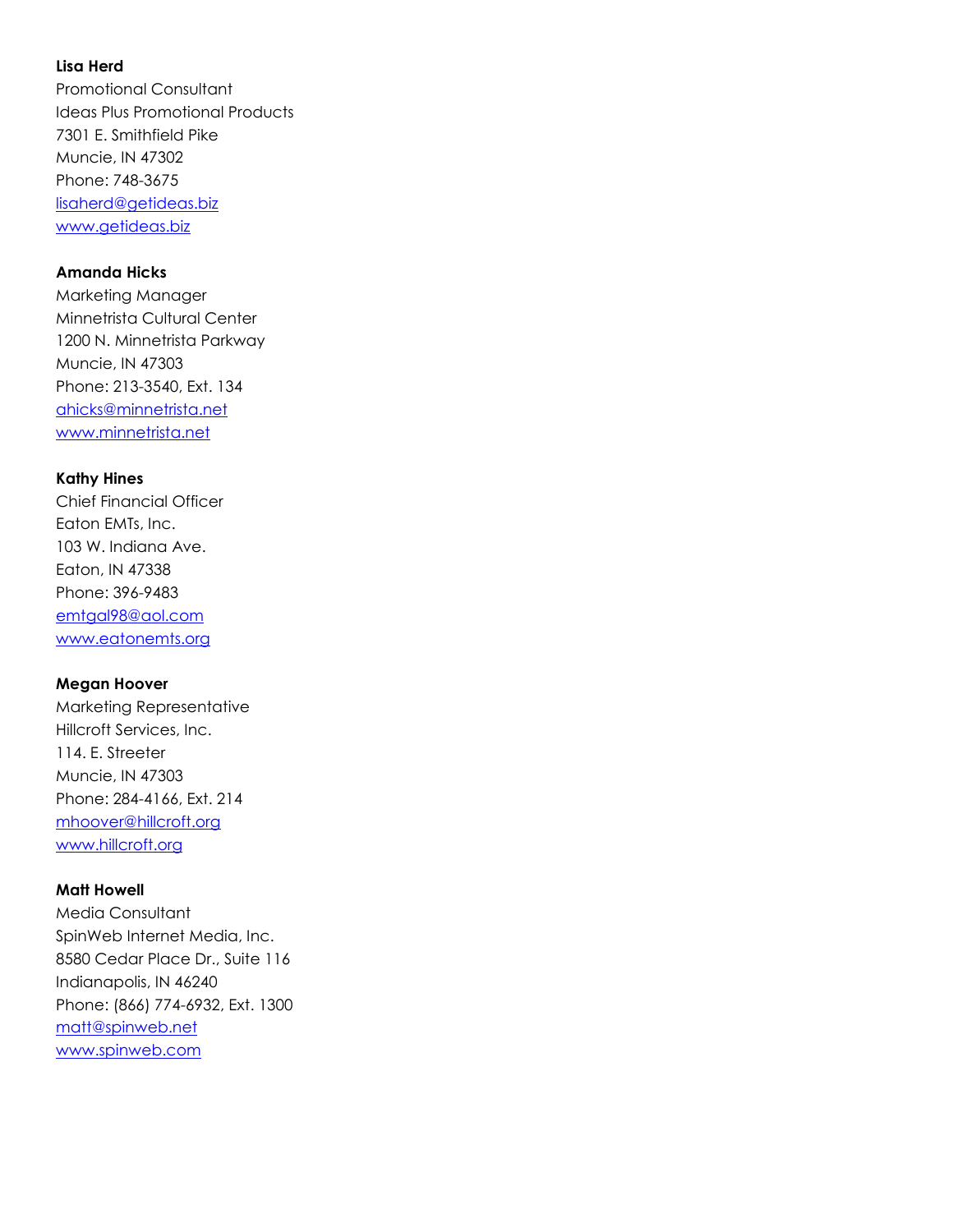#### Melinda Johnson

Managing Partner Bliss Laser Hair Removal & Medspa 4611 N. Wheeling Ave. Muncie, IN 47304 Phone: 289-2547 mjohnson@blisshairremoval.com www.blisshairremoval.com

#### Christy Jones

Community Outreach Coordinator Westminster Village Muncie, IN. 5801 W. Bethel Ave. Muncie, IN 47304 Phone: 288-2155 christy745@gmail.com www.wvmuncie.com

## Wanda Jones

Account Executive Comcast Spotlight 3765 National Road East Richmond, IN 47374 Phone: 966-3616, Ext. 18 wanda\_jones3@cable.comcast.com www.comcastspotlight.com

#### Shonda Kane

Marketing Director Muncie Visitors Bureau 425 N. High St. Muncie, IN 47305 Phone: 284-2700 shonda@munciecvb.org www.munciecvb.org

### Erin Konate

Business Development Director Stoops Automotive Group 4055 W. Clara Ln. Muncie, IN 47304 Phone: 288-1903 erin.konate@stoops.com www.stoopsauto.com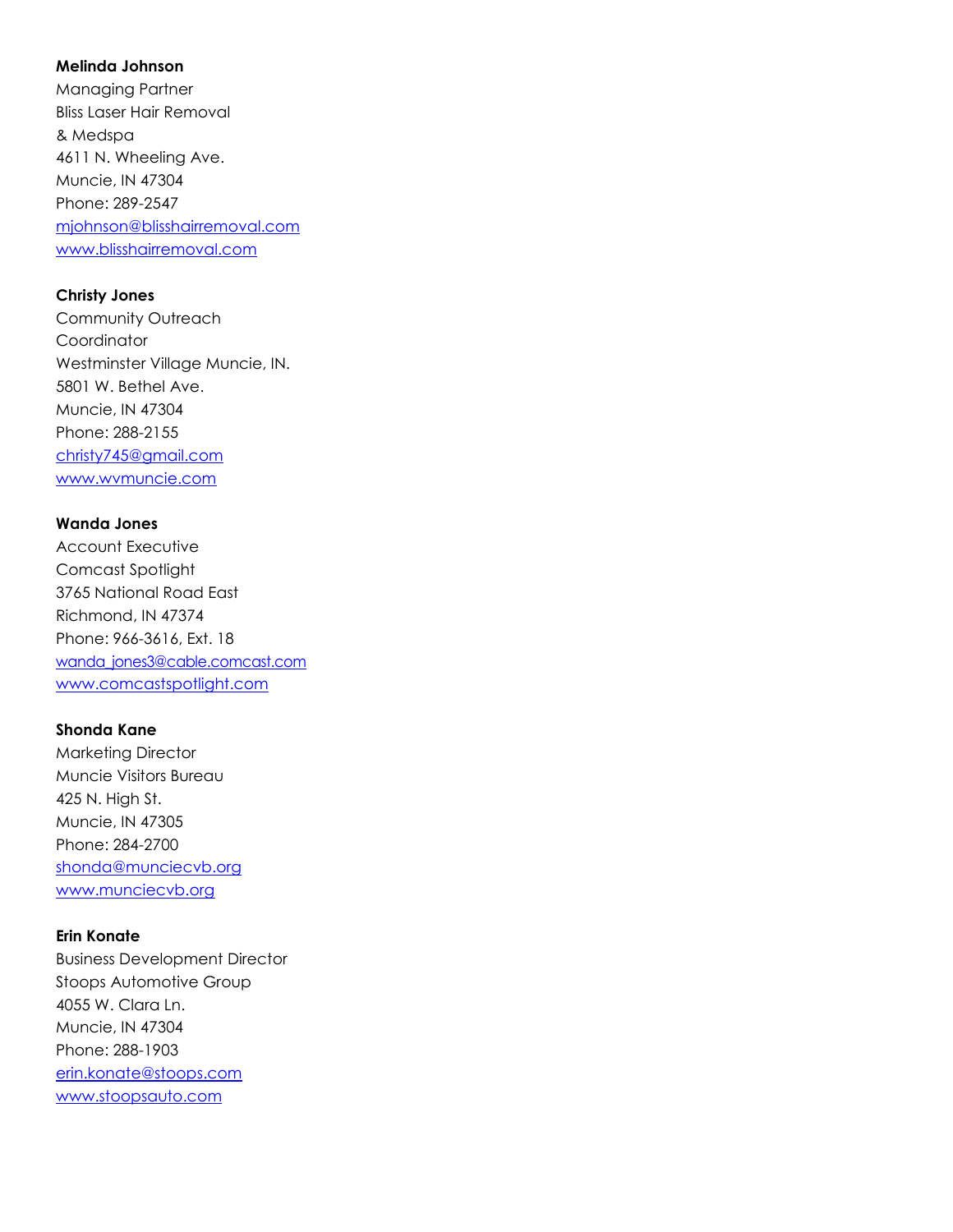### Melissa Lampke

Marketing Segraves Chiropractic 3417 W. Bethel Ave. Suite A Muncie, IN 47304 Phone: 281-8833 missywithsegraves@yahoo.com

## Susan Land

Development Associate Second Harvest Food Bank of ECI 6621 Old St 3N Muncie, IN 47303 Phone: 287-8698, Ext. 109 sland@curehunger.org www.curehunger.com

## Eva Lantz

Owner E Lantz Designs & Illustrations 10900 W. Jackson St. Muncie, IN 47304 Mobile: 748-8569 elantzdesign@comcast.net

## Roger Lavery

Dean College of CCIM Ball State University Letterman Building, Room 102 Muncie, IN 47306 Phone: 285-6000 rlavery@bsu.edu www.bsu.edu/cim

## Jim Mansfield

Executive Director Muncie Visitor's Bureau 425 N. High St. Muncie, IN 47305 Phone: 284-2700 jim@munciecvb.org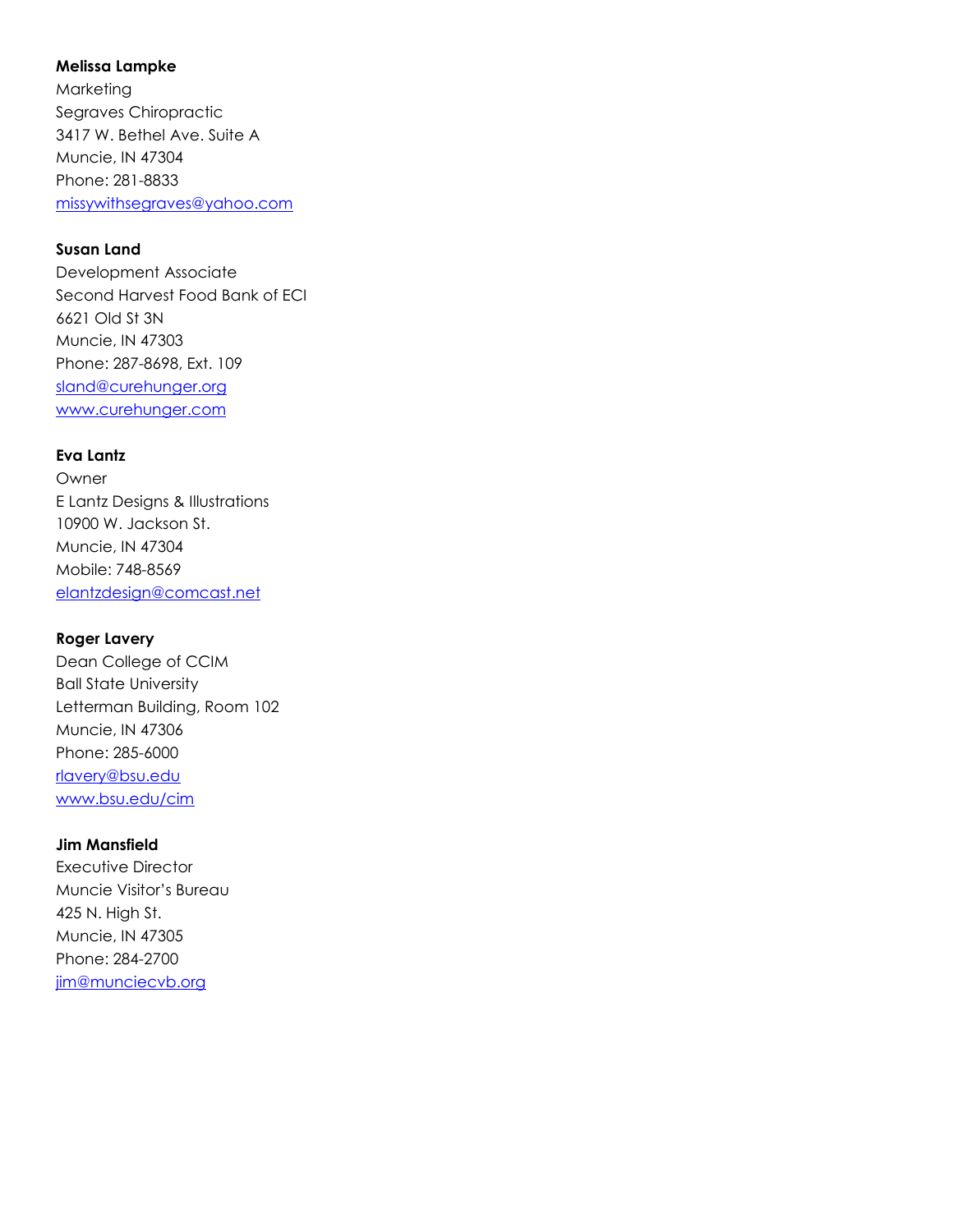#### Jodi Massey

Director of Sales and Marketing Horizon Convention Center 401 S. High St. Muncie, IN 47305 Phone: 751-9119 jmassey@horizonconvention.com www.horizonconvention.com/

## Bruce McClain

President FuseWork Studios 420 W. Washington St., Suite 300 Muncie, IN 47305 Phone: 286-0000 bmcclain@fuseworkstudios.com www.fuseworkstudios.com

## Derck McClain

Account Manager FuseWork Studios 420 W. Washington St., Suite 300 Muncie, IN 47305 Phone: 286-0000 dmcclain@fuseworkstudios.com www.fuseworkstudios.com

### Kevin McCowan

Commercial Sales Manager Pengad/Indy, Inc. 1106 E. Seymour St. Muncie, IN 47302 Phone: 286-3000, Ext. 224 kevin@pengadindy.com www.pengadindy.com

### Joann McKinney

General Manager Horizon Convention Center 401 S. High St. Muncie, IN 47305 Phone: 751-9130 jmckinney@horizonconvention.com www.horizonconvention.com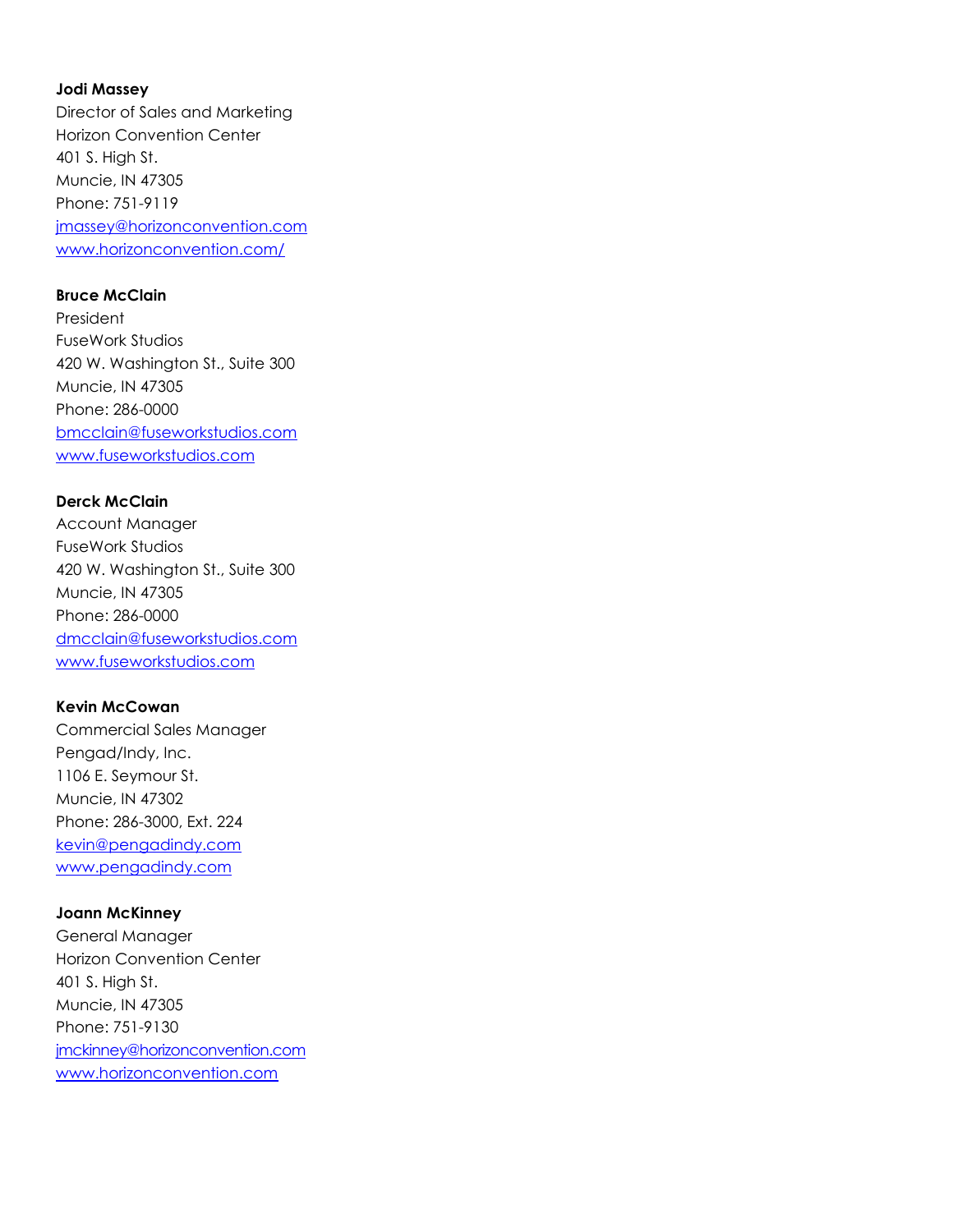### Victoria Meldrum

Project Assistant Ball State University Bureau of Business Research 2000 W. University Ave. Muncie, IN 47306 Phone: 285-3399 vrmeldrum@bsu.edu www.bsu.edu/bbr

## Todd Merickel

General Manager WMDH P.O. Box 690 New Castle, IN 47362 Phone: 282-7539 todd.merickel@citcomm.com www.wmdh.com

### Jan Miller

Underwriting Advisor Indiana Public Radio Ball State University Muncie, IN 47306 Phone: 285-5890 janmiller@bsu.edu www.bsu.edu/ipr

### John Morgan

Corporate Media WIPB-TV Ball State University, WIPB-TV Muncie, IN 47306 Phone: 285-4245 jdmorgan2@bsu.edu www.bsu.edu/wipb

## Lenen Nicola

Digital Sales Star Press Media 345 S. High St. Muncie, IN 47305 Phone: 213-5927 lnicola@muncie.gannett.com www.thestarpress.com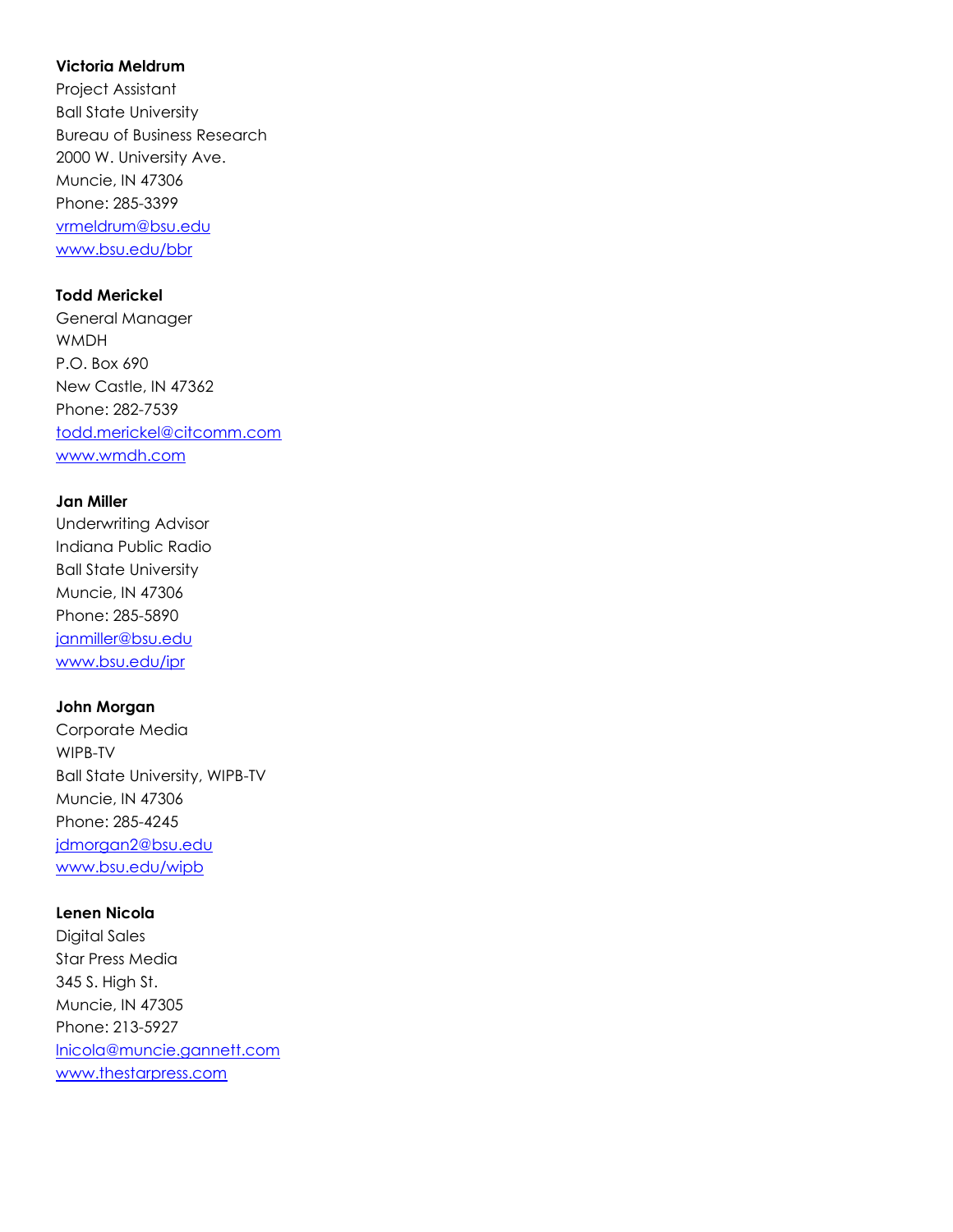## Dee Norris-Helms

President/Owner dreamStar Productions, Inc. 505 S. Celia Ave. Muncie, IN 47303 Phone: 286-0690 dreamstarproductions@earthlink.net

## Jaymie Ocker

Account Executive Ball State Daily News AJ Building Rm. 276 Muncie, IN 47306 Phone: 285-8246 jlocker@bsu.edu www.bsudailynews.com

## Qiana ONeal

Community Relations/Marketing Director Muncie Family YMCA 500 S. Mulberry St. Muncie, IN 47305 Phone: 741-5537 qoneal@muncieymca.org www.muncieymca.org

### Donna Penticuff

Director of Communications LifeStream Services P. O. Box 308 Yorktown, IN 47396 Phone: 759-1121 dpenticuff@lifestreaminc.org www.lifestreaminc.org

### Steve Perry

President Prism Video Productions 2304 North Wicklow Dr. Muncie, IN 47304 Phone: 759-2295 prismswp@aol.com www.prismvideopro.com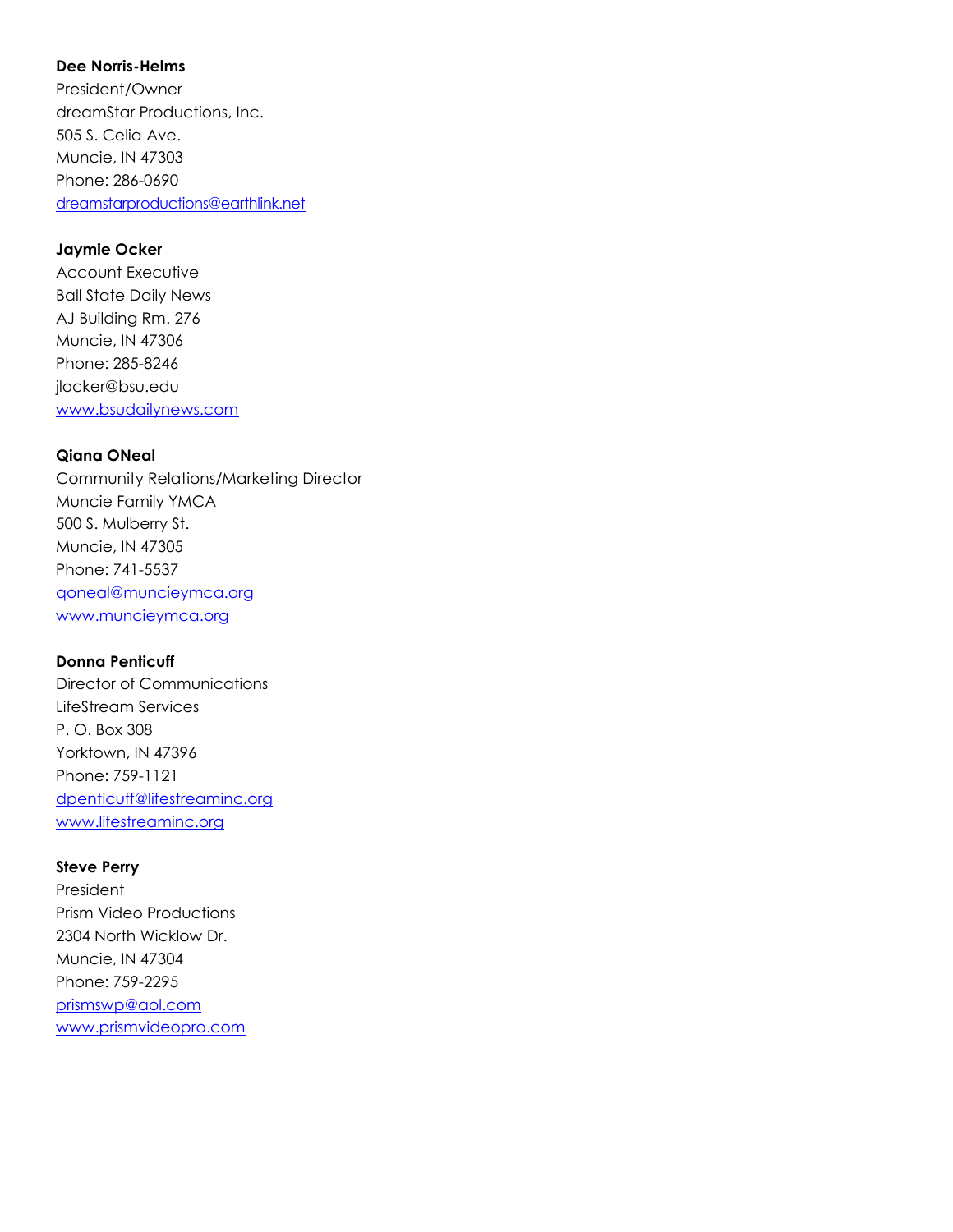### Rob Phillips

Prepress Manager Pengad/Indy, Inc. 1106 E. Seymour St. Muncie, IN 47302 Phone: 286-3000, Ext. 229 rob@pengadindy.com www.pengadindy.com

## Pamela J. Price

Phone: 749-2554

## Larry Rader

CEO Samson Video Group 420 W. Washington St. Muncie, IN 47305 Phone: 749-1253 lrader@samsonmediagroup.com

## Al Rent

Director of Relationship Marketing and Community Relations Ball State University Administrative Building, Room 216 Muncie, IN 47306 Phone: 285-9116 arent@bsu.edu www.bsu.edu

### Betsy Richman

Custom Publication Manager The Star Press 345 S. High St. Muncie, IN 47306 Phone: 213-5806 brichman@muncie.gannett.com www.thestarpress.com

### Jessica Riedel

Marketing Specialist First Merchants Corporation 200 E. Jackson St. Muncie, IN 47305 Phone: 747-1506 jriedel@firstmerchants.com www.firstmerchants.com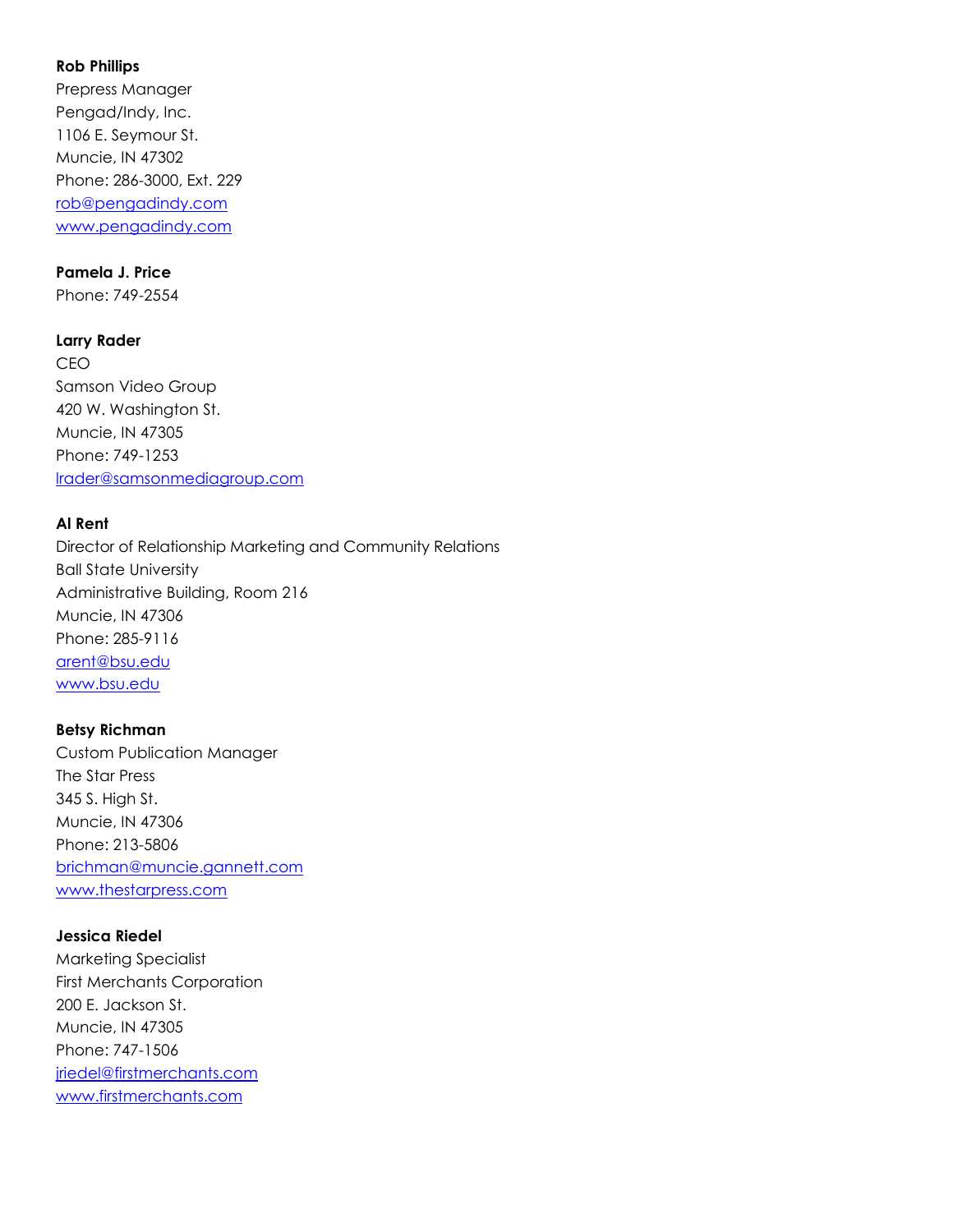### Allison Robbins

Account Manager joseph david advertising 420 W. Washington St., Suite 201 Muncie, IN 47305 Phone: 749-3156 arobbins@jdausa.com www.jdausa.com

## Randy Robinson

Marketing Consultant Great Deals Magazine 2701 Enterprise Dr. Suite 235 Anderson, IN 46013 Phone: 649-3302 randy@greatdealsmagazine.net www.greatdealsmagazine.net

## Lori Sammons-Mathis

Marketing & Public Relations **Coordinator** Open Door/BMH Health Center 3715 S. Madison St. Muncie, IN 47302 Phone: 287-3001 lsmathis@odbmh.org www.odbmh.org

### Mark Shanks

Owner CreativeFuel Design 113 N. Boots Marion, IN 46952 Phone: 664-7778 mshanks@CreativeFuelDesign.com www.creativefueldesign.com

### Kerry Shaw

Director of Publications Anderson University 1100 E. Fifth St. Anderson, IN 46012 Phone: 641-4236 klshaw@anderson.edu www.anderson.edu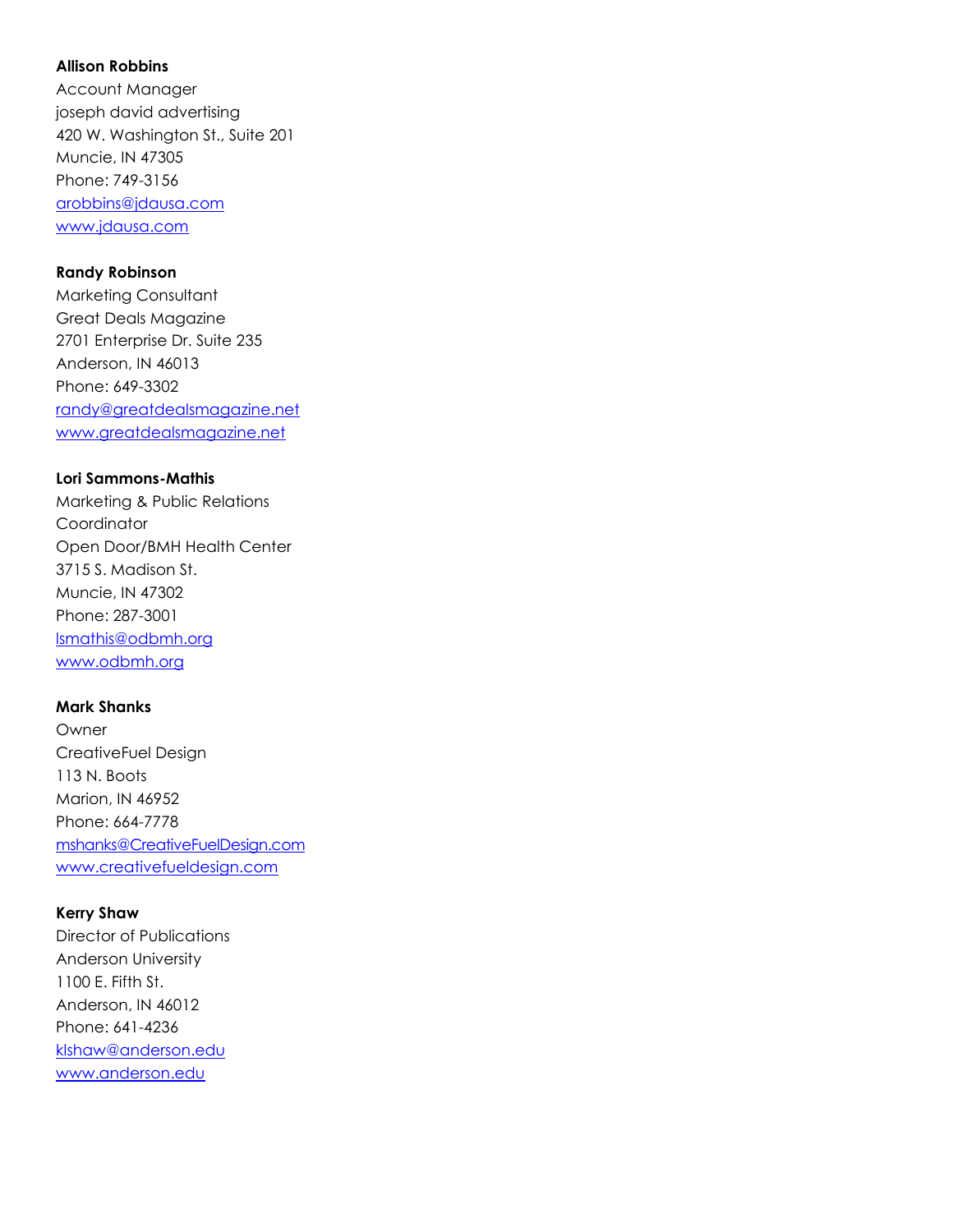## Mark Sheridan

Retail Advertising Manager The Star Press 345 S. High St. Muncie, IN 47305 Phone: 213-5769 msheridan@muncie.gannett.com www.thestarpress.com

## Dick Shoemaker

Instructor Ball State University Journalism AJ Building, Room 300 Muncie, IN 47306 Phone: 285-9105 rmshoemaker2@bsu.edu www.journalism.bsu.edu

## Scott Smalstig

President joseph david advertising 420 W. Washington St., Suite 201 Muncie, IN 47305 Phone: 289-6065, Ext. 215 ssmalstig@jdausa.com www.jdausa.com

## Slade Smith

Operations Manager AMS Audio Visual P.O. Box 842 Muncie, IN 47308 Phone: 288-3548 amsmuncie@sbcglobal.net www.amsentertainment.com

## Brittani Smith

Marketing and Sales Assistant Horizon Convention Center 401 S. High St. Muncie, IN 47305 Phone: 751-9134 bsmith@horizonconvention.com www.horizonconvention.com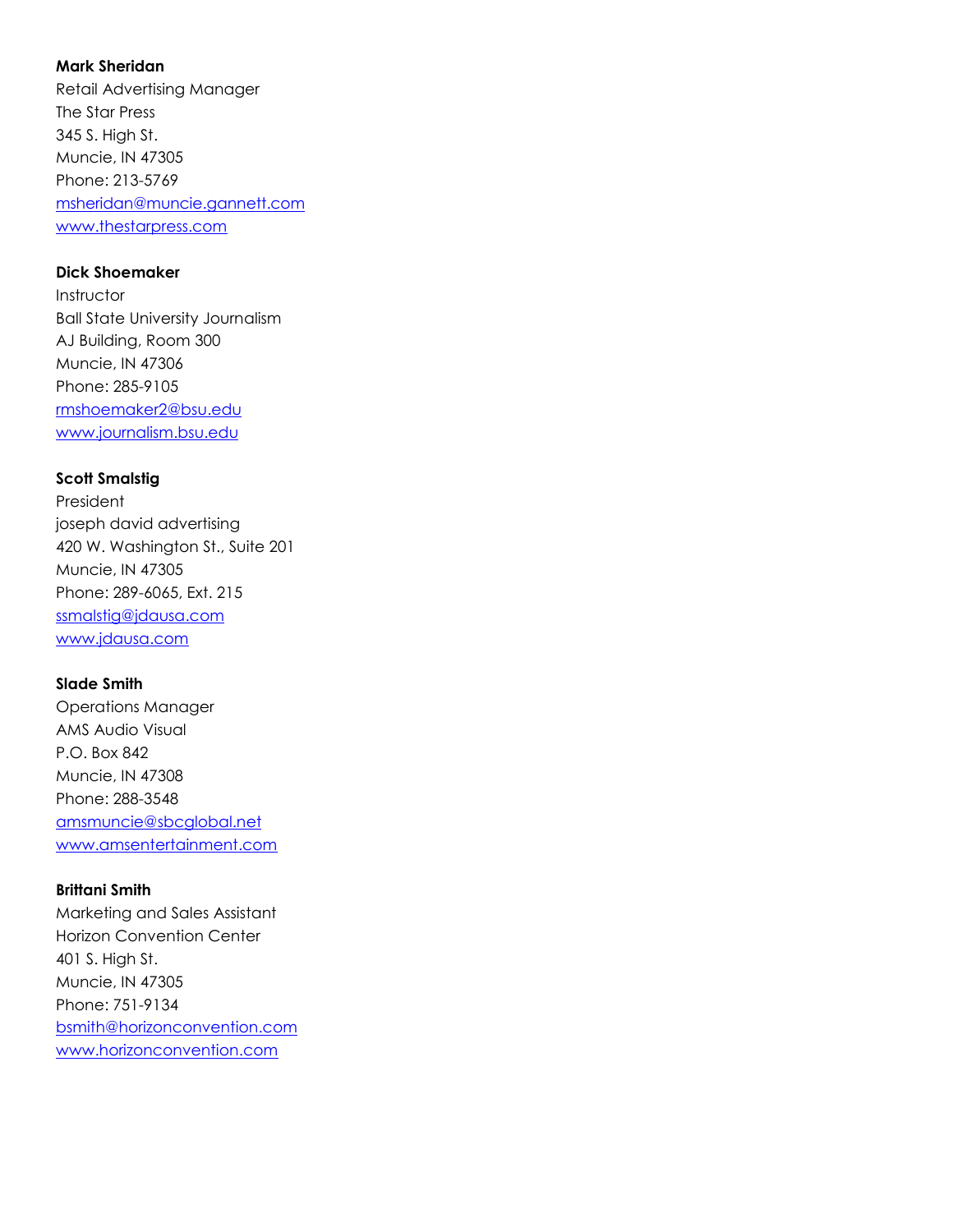### Ashley Strong

Marketing Assistant First Merchants Corporation 200 E. Jackson St. Muncie, IN 47305 Phone: 747-1482 astrong@firstmerchants.com www.firstmerchants.com

## Jessica Tennant

Publications/Web Coordinator Ball State University Center for Business and Economic Research 2400 W. University Ave. Muncie, IN 47306 Phone: 285-3402 jltennant@bsu.edu www.bsu.edu/cber

## Lora Tenpenny

Graphic Artist The Star Press 345 S. High St. Muncie, IN 47305 Phone: 213-5756 ltenpenny@muncie.gannett.com www.thestarpress.com

## Hillary R. Tribbett

Director of Marketing and **Communications** United Way of Delaware County P.O. Box 968 Muncie, IN 47308 Phone: 288-5586 htribbett@uwdcin.org www.uwdcin.org

## Scott Tyree

Account Executive Financial Forms and Systems, Inc. 5540 W. 53rd St. Parkway Anderson, IN 46013 Phone: 649-4888 styree@financialformsandsystems.com www.financialformsandsystems.com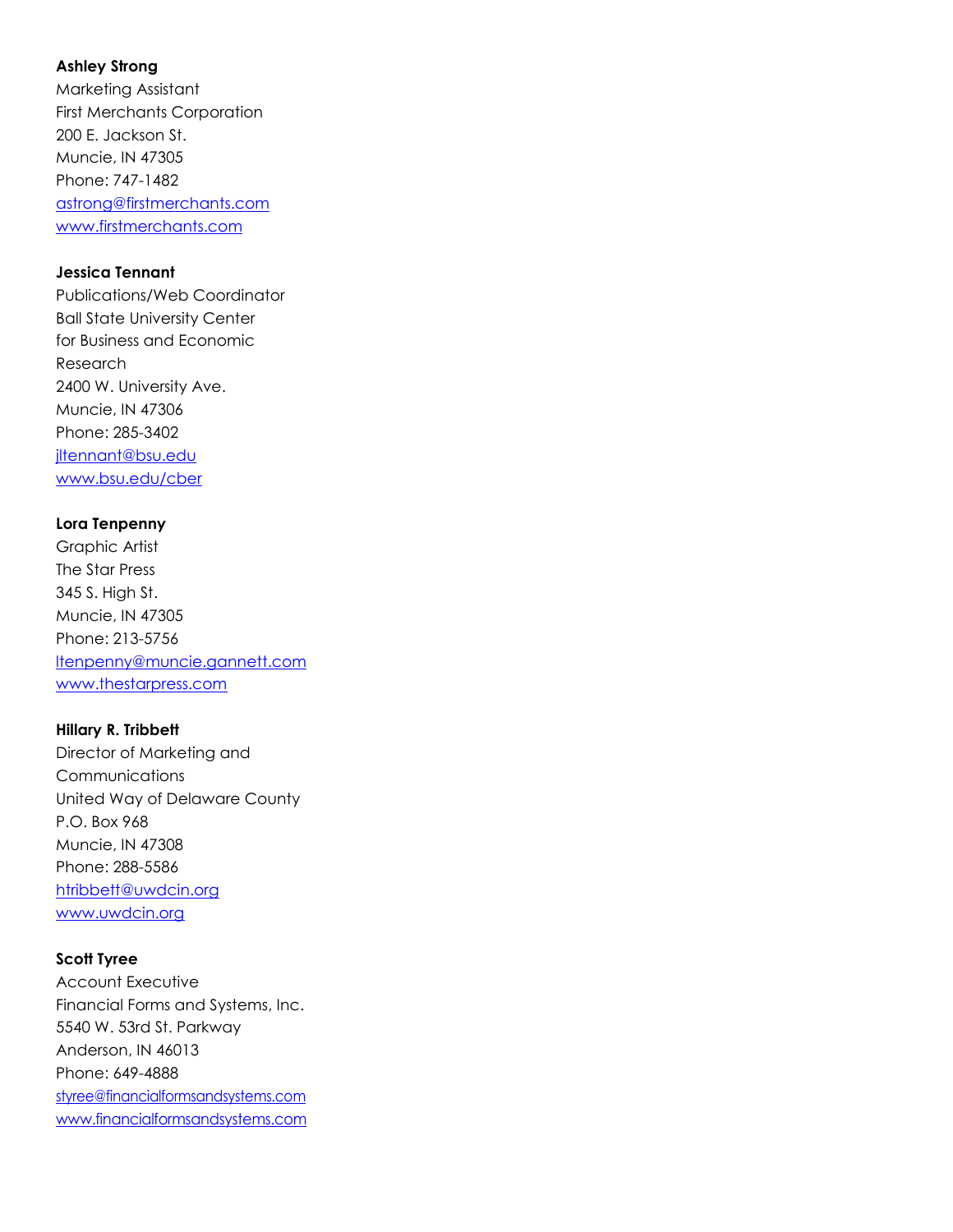#### Pete Van Baalen

Vice President of Marketing and New Business Development NHI Midwest Division 1133 Jackson St. Anderson, IN 46016 Phone: 640-2309 pete.vanbaalen@nhimidwest.com www.cnhi.com/newspapers

### Joni Vincent

Graphic Designer MutualBank 310 E. Charles St. Muncie, IN 47305 Phone: 747-2841 jvincent@mfsbank.com www.mfsbank.com

### Marilyn Weaver

Department Chair Ball State University Journalism AJ Building, Room 300 Muncie, IN 47306 Phone: 285-8200 mweaver@bsu.edu www.journalism.bsu.edu

### Jeff Williams

Vice President Financial Forms and Systems, Inc. 5540 W. 53rd St. Parkway Anderson, IN 46013 Phone: 649-4888 jwilliams@financialformsandsystems.com www.financialformsandsystems.com

### Brenda Williamson

Development & Marketing Representative Hillcroft Services, Inc. 114. E. Streeter Muncie, IN 47303 Phone: 284-4166, Ext. 216 bwilliamson@hillcroft.org www.hillcroft.org